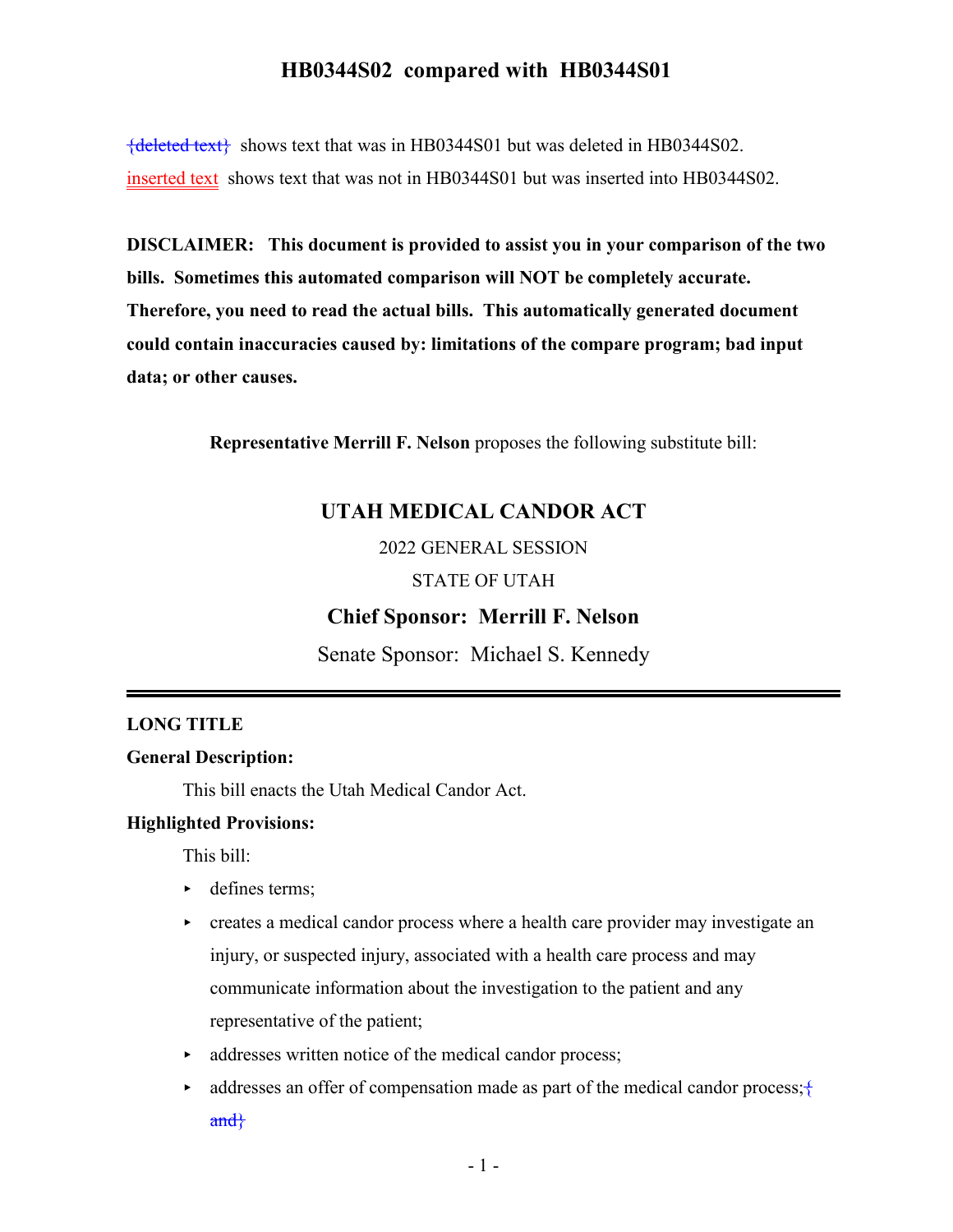- $\blacktriangleright$  addresses confidentiality, disclosure, and effect of communications, materials, or information that is created for or during the medical candor process  $\{\cdot\}$ ;
- $\geq$  addresses the confidentiality of factual information from a patient's medical record that is used or disclosed in the medical candor process;
- $\geq$  addresses the recording of communications during the medical candor process;
- $\geq$  addresses reporting requirements in relation to the medical candor process; and
- $\ge$  allows for the disclosure of deidentified information or data of an adverse incident for certain purposes.

#### **Money Appropriated in this Bill:**

None

#### **Other Special Clauses:**

This bill provides revisor instructions.

#### **Utah Code Sections Affected:**

ENACTS:

**78B-3-450**, Utah Code Annotated 1953

**78B-3-451**, Utah Code Annotated 1953

**78B-3-452**, Utah Code Annotated 1953

**78B-3-453**, Utah Code Annotated 1953

**78B-3-454**, Utah Code Annotated 1953

*Be it enacted by the Legislature of the state of Utah:*

Section 1. Section **78B-3-450** is enacted to read:

#### **Part 4a. Utah Medical Candor Act**

#### **78B-3-450. Definitions.**

As used in this chapter:

(1) "Adverse event" means an injury or suspected injury that is associated with a health

care process rather than an underlying condition of a patient or a disease.

(2) "Affected party" means:

(a) a patient; and

(b) any representative of a patient.

(3) "Communication" means any written or oral communication made in preparation of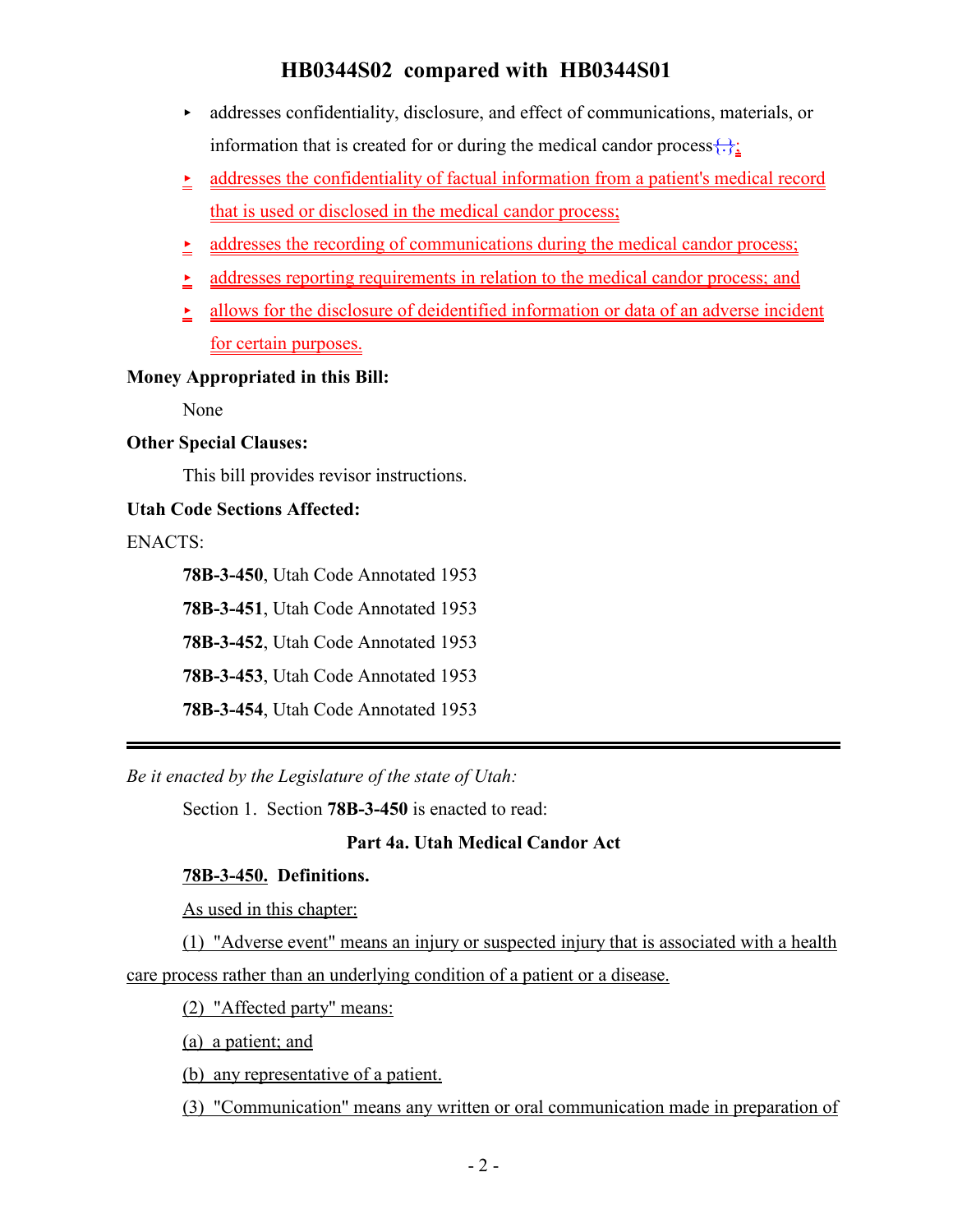or during the medical candor process.

(4) "Governmental entity" means the same as that term is defined in Section 63G-7-102.

(5) "Health care" means the same as that term is defined in Section 78B-3-403.

(6) "Health care provider" means the same as that term is defined in Section

78B-3-403.

(7) "Malpractice action against a health provider" means the same as that term is defined in Section 78B-3-403.

(8) "Medical candor process" means the process described in Section 78B-3-451.

(9) "Patient" means the same as that term is defined in Section 78B-3-403.

(10) "Public employee" means the same as the term "employee" as defined in Section 63G-7-102.

(11) (a) Except as provided in Subsection (11)(c), "representative" means the same as that term is defined in Section 78B-3-403.

(b) "Representative" includes:

(i) a parent of a child regardless of whether the parent is the custodial or noncustodial parent;

(ii) a legal guardian of a child;

(iii) a person designated to make decisions on behalf of a patient under a power of attorney, an advanced health care directive, or a similar legal document;  $\{$  and  $\}$ 

(iv) a default surrogate as defined in Section 75-2a-108 $\{.\}$ ; and

(v) if the patient is deceased, the personal representative of the patient's estate or the patient's heirs as defined in Sections 75-1-201 and 78B-3-105.

(c) "Representative" does not include a parent of a child if the parent's parental rights have been terminated by a court.

(12) "State" means the same as that term is defined in Section 63G-7-102.

Section 2. Section **78B-3-451** is enacted to read:

### **78B-3-451. Medical candor process.**

In accordance with this part, a health care provider may engage an affected party in a process where the health care provider and any other health care provider notified in Subsection 78B-3-452(1)(b) that chooses to participate in the process: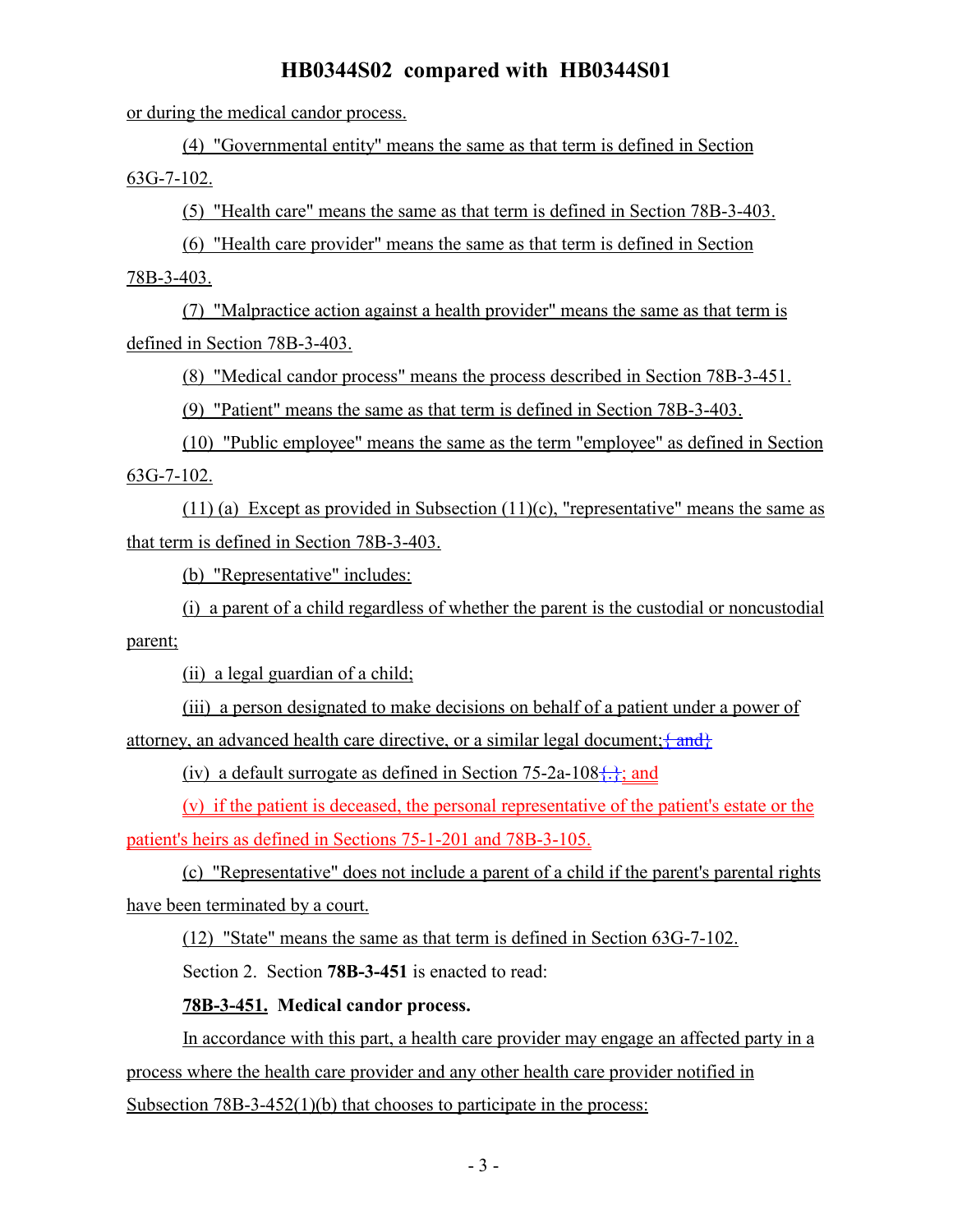(1) conducts an investigation into an adverse event involving a patient and the health care provided to the patient;

(2) communicates information to the affected party regarding information gathered during an investigation described in Subsection (1);

(3) communicates to the affected party the steps that the health care provider will take to prevent future occurrences of the adverse event; and

(4) determines whether to make an offer of compensation to the affected party for the adverse event.

Section 3. Section **78B-3-452** is enacted to read:

#### **78B-3-452. Notice of medical candor process.**

(1) If a health care provider wishes to engage an affected party in the medical candor process, the health care provider shall:

(a) provide a written notice described in Subsection (2) to the affected party within 365 days after the day on which the health care provider knew of the adverse event involving the patient;

(b) provide a written notice, in a timely manner, to any other health care provider involved in the adverse event that invites the health care provider to participate in the medical candor process; and

(c) inform, in a timely manner, any health care provider described in Subsection (1)(b) of an affected party's decision of whether to participate in the medical candor process.

(2) A written notice under Subsection (1)(a) shall:

(a) include an explanation of:

(i) the patient's right to receive a copy of the patient's medical records related to the adverse event; and

(ii) the patient's right to authorize the release of the patient's medical records related to the adverse event to any third party;

(b) include a statement regarding the affected party's right to seek legal counsel at the affected party's expense and to have legal counsel present throughout the medical candor process;

(c) notify the affected party that there are time limitations for a malpractice action against a health care provider and that the medical candor process does not alter or extend the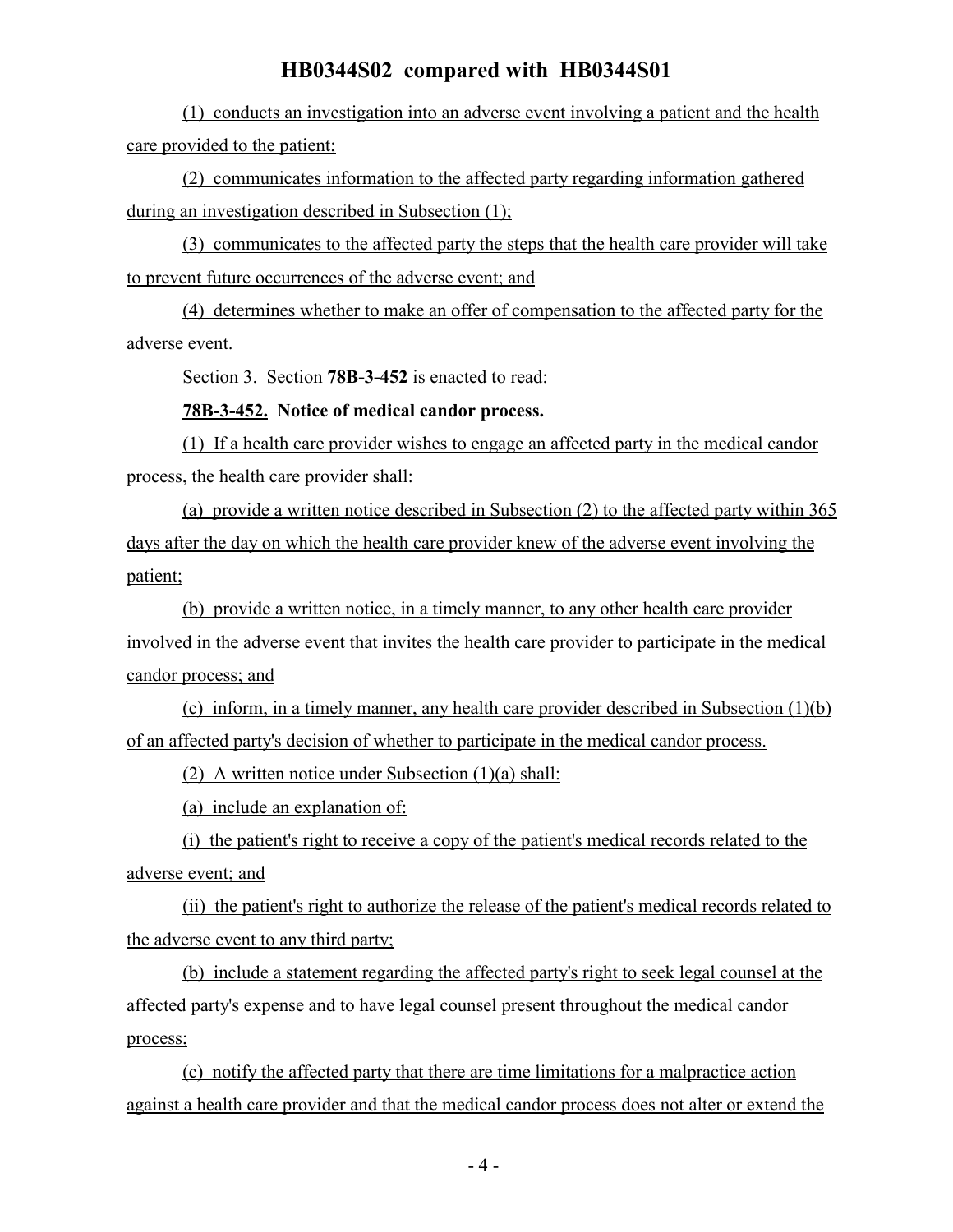time limitations for a malpractice action against a health care provider;

(d) if the health care provider is a public employee or a governmental entity, notify the affected party that participation in the medical candor process does not alter or extend the deadline for filing the notice of claim required under Section 63G-7-401;

(e) notify the affected party that if the affected party chooses to participate in the medical candor process with a health care provider:

(i) any communication, material, or information created for or during the medical candor process, including a communication to participate in the medical candor process, is confidential, not discoverable, and inadmissible as evidence in a judicial, administrative, or arbitration proceeding arising out of the adverse event; and

(ii) a party to the medical candor process may not record any communication without the mutual consent of all parties to the medical candor process; and

(f) advise the affected party that the affected party, the health care provider, and any other person that participates in the medical candor process must agree, in writing, to the terms and conditions of the medical candor process in order to participate.

(3) If, after receiving a written notice, an affected party wishes to participate in the medical candor process, the affected party must agree, in writing, to the terms and conditions provided in the written notice described in Subsection (2).

(4) If an affected party agrees to participate in the medical candor process, the affected party and the health care provider may include another person in the medical candor process if:

(a) the person receives written notice in accordance with this section; and

(b) the person agrees, in writing, to the terms and conditions provided in the written notice described in Subsection (2).

Section 4. Section **78B-3-453** is enacted to read:

# **78B-3-453. Nonparticipating health care providers -- Offer of compensation -- Payment.**

(1) If any communications, materials, or information in any form during the medical candor process involve a health care provider that was notified under Subsection 78B-3-451(1)(b) but the health care provider is not participating in the medical candor process, a participating health care provider:

(a) may provide only materials or information from the medical record to the affected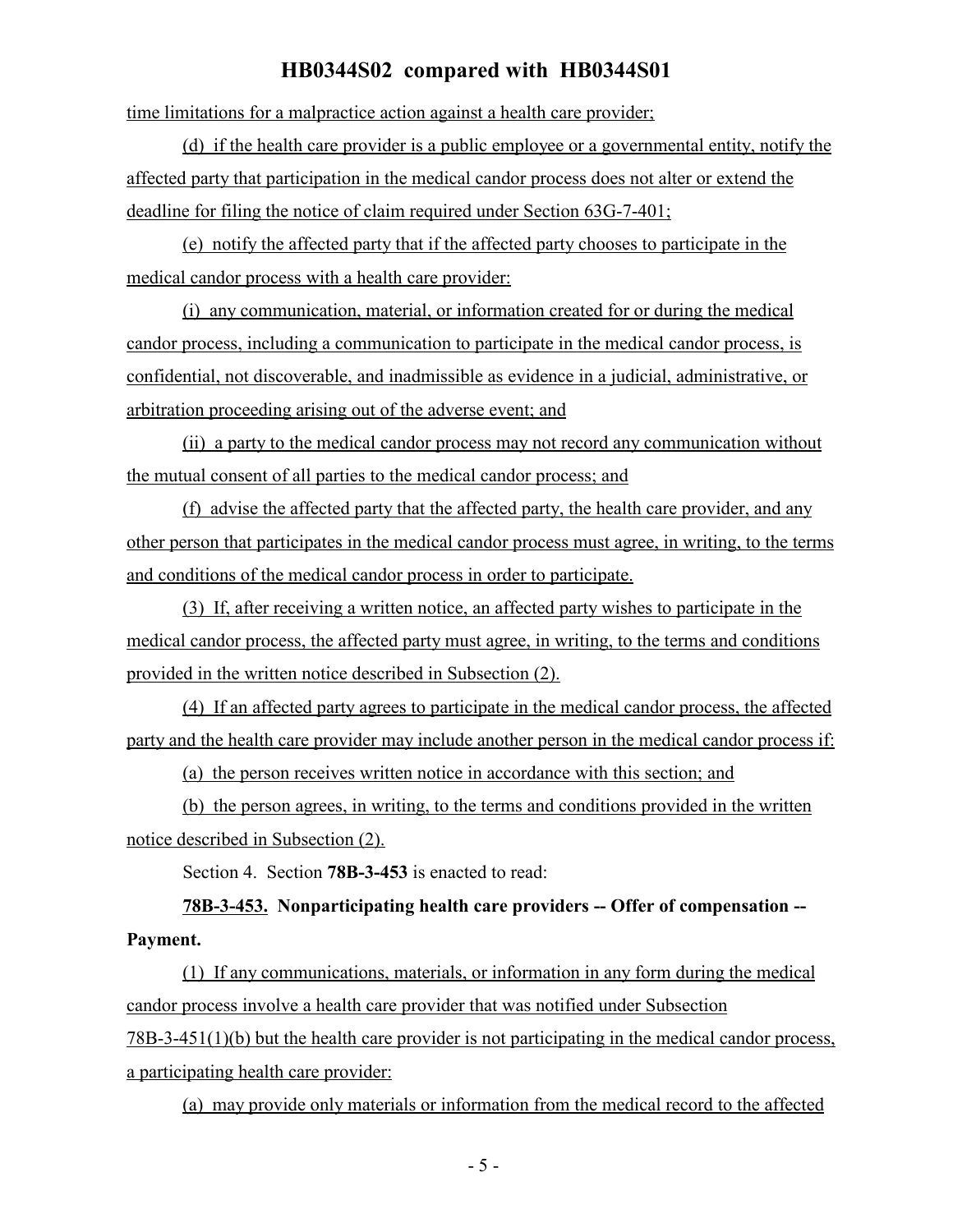party regarding any health care provided by the nonparticipating health care provider;

(b) may not characterize, describe, or evaluate health care provided or not provided by the nonparticipating health care provider;

(c) may not attribute fault, blame, or responsibility for the adverse event to the nonparticipating health care provider; and

(d) shall inform the affected party of the limitations and requirements described in Subsections (1)(a), (b), and (c) on any communications, materials, or information made or provided by the participating health care provider in regards to a nonparticipating health care provider.

(2) (a) If a health care provider determines that no offer of compensation is warranted during the medical candor process, the health care provider may orally communicate that decision to the affected party.

(b) If a health care provider determines that an offer of compensation is warranted during the medical candor process, the health care provider shall provide the affected party with a written offer of compensation.

(3) If a health care provider makes an offer of compensation to an affected party during the medical candor process and the affected party is not represented by legal counsel, the health care provider shall:

(a) advise the affected party of the affected party's right to seek legal counsel, at the affected party's expense, regarding the offer of compensation; and

(b) notify the affected party that the affected party may be legally required to repay medical and other expenses that were paid by a third party, including private health insurance, Medicare, or Medicaid.

(4) (a) All parties to an offer of compensation shall negotiate the form of the relevant documents.

(b) As a condition of an offer of compensation under this section, a health care provider may require an affected party to:

(i) execute any document that is necessary to carry out an agreement between the parties regarding the offer of compensation; and

(ii) if court approval is required for compensation to a minor, obtain court approval for the offer of compensation.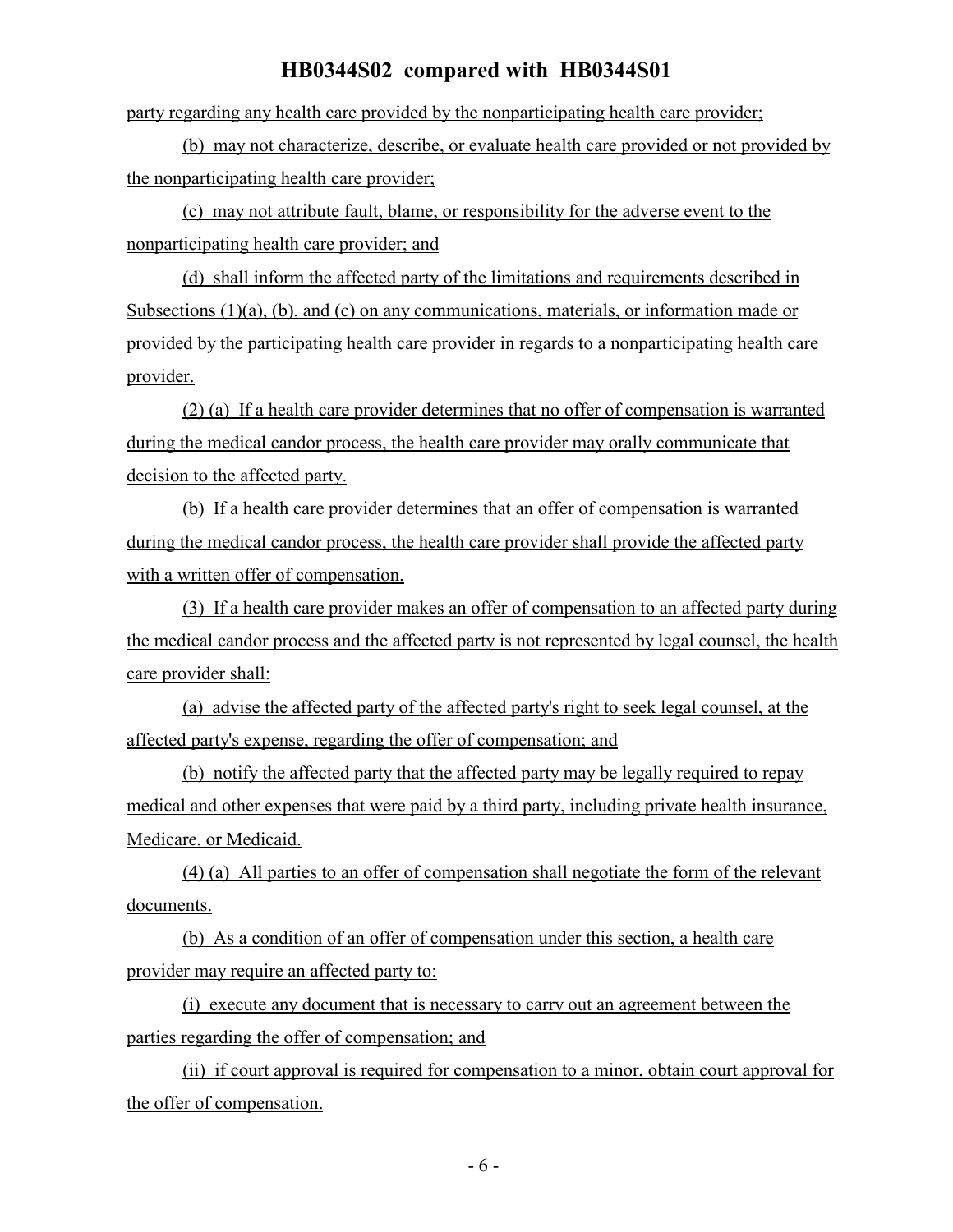(5) If an affected party did not present a written claim or demand for payment before the affected party accepts and receives an offer of compensation as part of the medical candor process and the affected party did not present a written claim or demand for payment before the written notice under Subsection  $78B-3-452(1)$  was sent to the affected party $\}$ , the payment of compensation to the affected party is not a payment resulting from:

(a) a written claim or demand for payment; or

(b) a professional liability claim or a settlement for purposes of Sections 58-67-302, 58-67-302.7, 58-68-302, and 58-71-302.

Section 5. Section **78B-3-454** is enacted to read:

**78B-3-454. Confidentiality and effect of medical candor process -- Recording of medical candor process -- Exception for deidentified information or data.**

(1) All communications, materials, and information in any form specifically created for or during a medical candor process, including the findings or conclusions of the investigation and any offer of compensation, are confidential and privileged in any administrative, judicial, or arbitration proceeding.

(2) Any communication, material, or information in any form that is made or provided in the ordinary course of business, including a medical record or a business record, that is otherwise discoverable or admissible and is not specifically created for or during a medical candor process is not privileged by the use or disclosure of the communication, material, or information during the medical candor process.

(3) (a) Any factual information that is required to be documented in a patient's medical record under state or federal law regarding accidents, injuries, complications, hospital-acquired infections, or reactions to medications, treatments, or anesthesia is not privileged by the use or disclosure of the factual information during the medical candor process.

(b) Factual information described in Subsection (3)(a) does not include an individual's mental impressions, conclusions, or opinions that are used or disclosed in a medical candor process.

 $({}^{43}$ <sup>2</sup>) A communication or offer of compensation made in preparation for or during the medical candor process does not constitute an admission of liability.

 $(\frac{44}{5})$  Nothing in this part alters or limits the confidential, privileged, or protected nature of communications, information, memoranda, work product, documents, and other